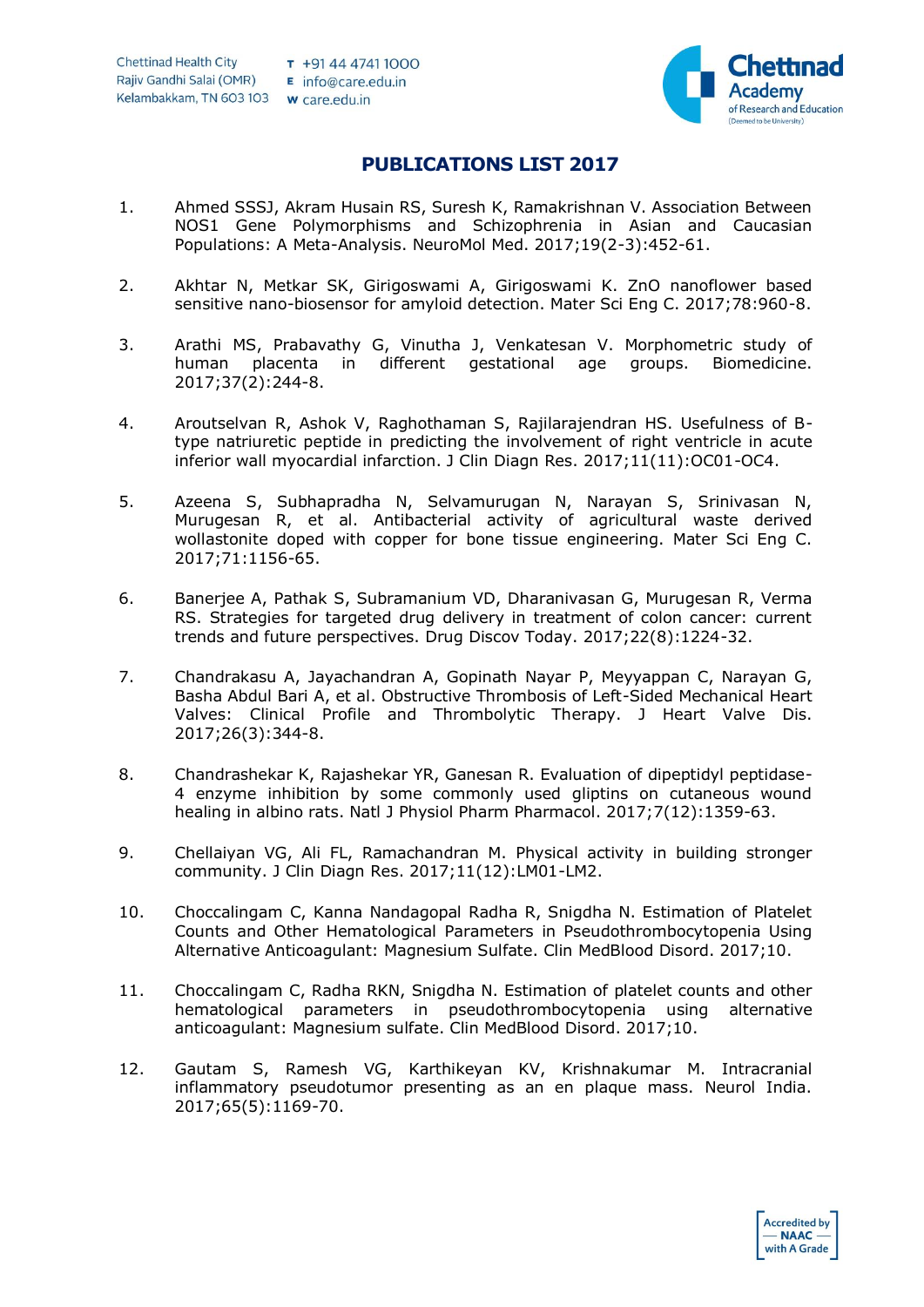

- 13. Gopal S, Divya KC. Can methicillin-resistant Staphylococcus aureus prevalence from dairy cows in India act as potential risk for community-associated infections?: A review. Vet World. 2017;10(3):311-8.
- 14. Gowtham Kumar S, Solai Priya S, Varghese S. Molecular targets for nutraceuticals in cancer progression. Cancer versus Nutraceuticals: Nova Science Publishers, Inc.; 2017. p. 205-27.
- 15. Goyal A, Singh H, Sehgal VK, Jayanthi CR, Munshi R, Bairy KL, et al. Impact of regulatory spin of pioglitazone on prescription of antidiabetic drugs among physicians in India: A multicentre questionnaire-based observational study. Indian J Med Res. 2017;146(October):468-75.
- 16. Jagadeesan AJ, Murugesan R, Vimala Devi S, Meera M, Madhumala G, Vishwanathan Padmaja M, et al. Current trends in etiology, prognosis and therapeutic aspects of Parkinson's disease: a review. Acta Biomed. 2017;88(3):249-62.
- 17. Jagat Reddy RC, Jeelani S, Duraiselvi P, Kandasamy M, Kumar GS, Pandian RAV. Assessment of effectiveness of fluconazole and clotrimazole in treating oral candidiasis patients: A comparative study. J Intl Soc Prev Community Dent. 2017;7(2):90-4.
- 18. Joy Sebastian Prakash J, Vinitha G, Ramachandran M, Rajamanickam K. Analysis on nonlinear optical properties of Cd (Zn) Se quantum dots synthesized using three different stabilizing agents. Opt Mater. 2017;72:821-7.
- 19. Karthik R, Manigandan V, Ebenezar K, Vijayashree R, Saravanan R. Data supporting the anticancer activity of posterior salivary gland (PSG) toxin from the cuttlefish Sepia pharaonis Ehrenberg (1831). Data Brief. 2017;13:295-300.
- 20. Karthik R, Manigandan V, Ebenezar KK, Vijayashree R, Saravanan R. In vitro and in vivo anticancer activity of posterior salivary gland toxin from the cuttlefish Sepia pharaonis, Ehrenberg (1831). Chem-Biol Interact. 2017;272:10-20.
- 21. Karthik R, Manigandan V, Saravanan R. Toxicity, teratogenicity and antibacterial activity of posterior salivary gland (PSG) toxin from the cuttlefish Sepia pharaonis (Ehrenberg, 1831). J Chromatogr B Anal Technol Biomed Life Sci. 2017;1064:28-35.
- 22. Kishore Kumar SN, Deepthy J, Saraswathi U, Thangarajeswari M, Yogesh Kanna S, Ezhil P, et al. Morinda citrifolia mitigates rotenone-induced striatal neuronal loss in male Sprague-Dawley rats by preventing mitochondrial pathway of intrinsic apoptosis. Redox Rep. 2017;22(6):418-29.
- 23. Konda VR, Eerike M, Chary RP, Arunachalam R, Yeddula VR, Meti V, et al. Effect of aluminum chloride on blood glucose level and lipid profile in normal, diabetic and treated diabetic rats. Indian J Pharmacol. 2017;49(5):357-65.
- 24. Kumar S, Thailavathy V, Srinivasan D, Loganathan D, Yamini J. Comparison of orthopantomogram and lateral cephalogram for mandibular measurements. J Pharm Bioallied Sci. 2017;9(5):S92-S5.

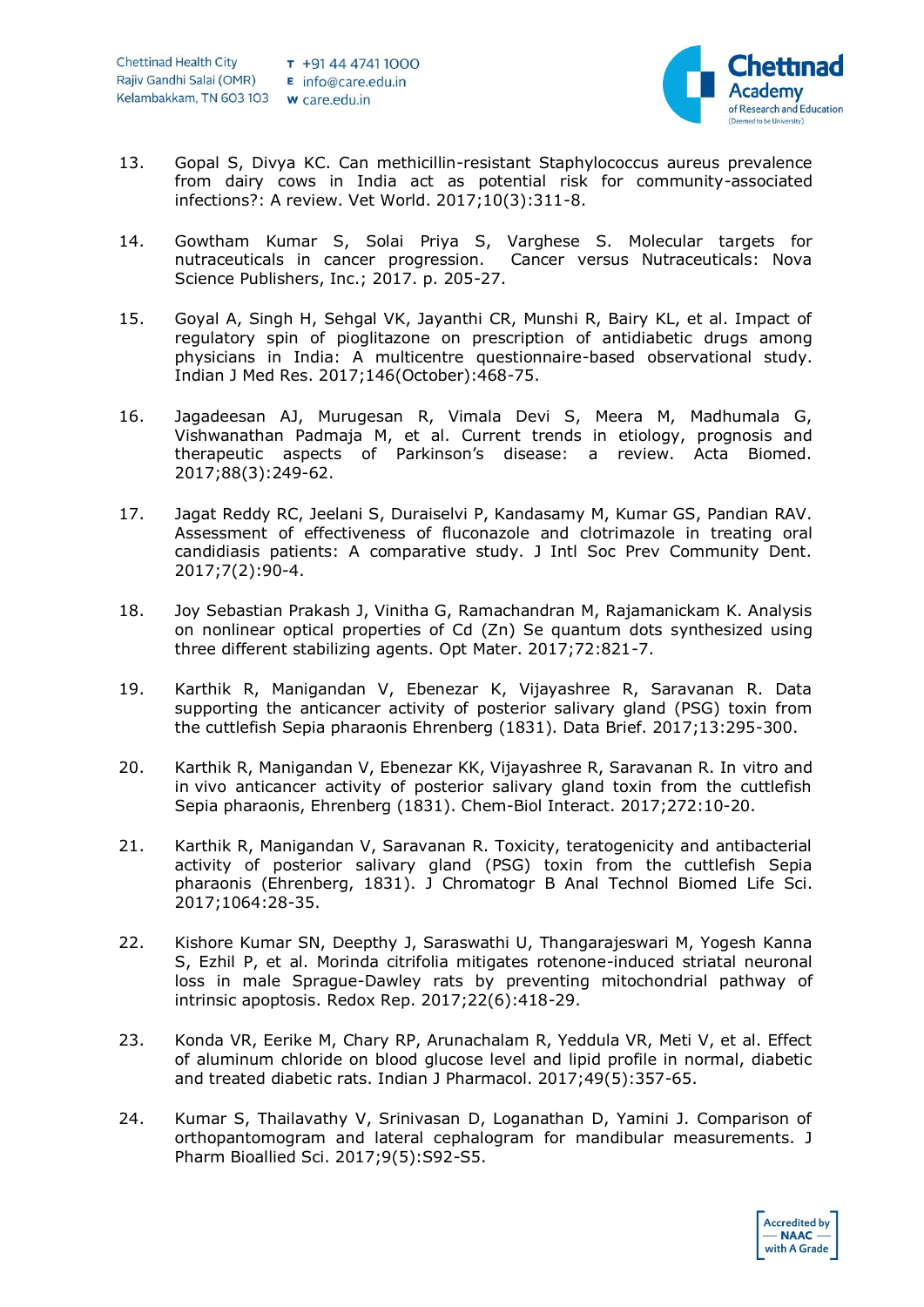

- 25. Metkar SK, Girigoswami A, Murugesan R, Girigoswami K. Lumbrokinase for degradation and reduction of amyloid fibrils associated with amyloidosis. J App Biomed. 2017;15(2):96-104.
- 26. Metkar SK, Girigoswami A, Murugesan R, Girigoswami K. In vitro and in vivo insulin amyloid degradation mediated by Serratiopeptidase. Mater Sci Eng C. 2017;70:728-35.
- 27. Moorthi A, Tyan YC, Chung TW. Surface-modified polymers for cardiac tissue engineering. Biomater Sci. 2017;5(10):1976-87.
- 28. Nayar S, Parvathi KBE, Kaliannan M, Sivasailam P. Acquired inhibitor of factor VIII presenting as delayed wound healing. J Clin Diagn Res. 2017;11(6):ED21- ED3.
- 29. Pandiyan N, Pandiyan R, Raja DR. A perspective on sperm DNA fragmentation. Transl Androl Urol. 2017;6:S661-S4.
- 30. Pathak S, Suhanya P, Sushmitha S, Murugesan R, He F, Marotta F, et al. Coping with stress related effects on the brain – role of neuro-nutraceuticals and gut microbes. Int J Probiotics Prebiotics. 2017;12(4):183-90.
- 31. Pitchappan RM, Arunkumar G. Evolution and Implications of Genomic Diversity on "Human Kind" in India. On Human Nature: Biology, Psychology, Ethics, Politics, and Religion: Elsevier Inc.; 2017. p. 111-23.
- 32. Prasad S, Masood J, Srivastava AK, Mishra P. Elevated blood pressure and its associated risk factors among adolescents of a North Indian City-A crosssectional study. Indian J Community Med. 2017;42(3):155-8.
- 33. Premraj S, Nikita M, Rajasekaran D. Tetany as a delayed manifestation of cisplatin toxicity. J AssocPhys India. 2017;65(AUGUST):115.
- 34. Princy AS, Rajeswari M. Competencies of physician assistant interns. J Adv Res Dyn Control Syst. 2017;9(15):352-8.
- 35. Raghavan V, Radha RKN, Rao RK, Kuberan A. A correlative study between platelet count, mean platelet volume and red cell distribution width with the disease severity index in psoriasis patients. J Clin Diagn Res. 2017;11(9):EC13- EC6.
- 36. Ramachandran A, Raja Khan S, Vaitheeswaran N. Incidence and pattern of dental erosion in gastroesophageal reflux disease patients. J Pharm Bioallied Sci. 2017;9(5):S138-S41.
- 37. Ramakrishnan V, Akram Husain RS, Ahmed SS. Genetic predisposition of IL-10 promoter polymorphisms with risk of multiple sclerosis: A meta-analysis. J Neuroimmunol. 2017;306:11-8.
- 38. Ramakrishnan V, Akram Husain RS, Ahmed SSSJ. PSEN1 gene polymorphisms in Caucasian Alzheimer's disease: A meta-analysis. Clin Chim Acta. 2017;473:65- 70.

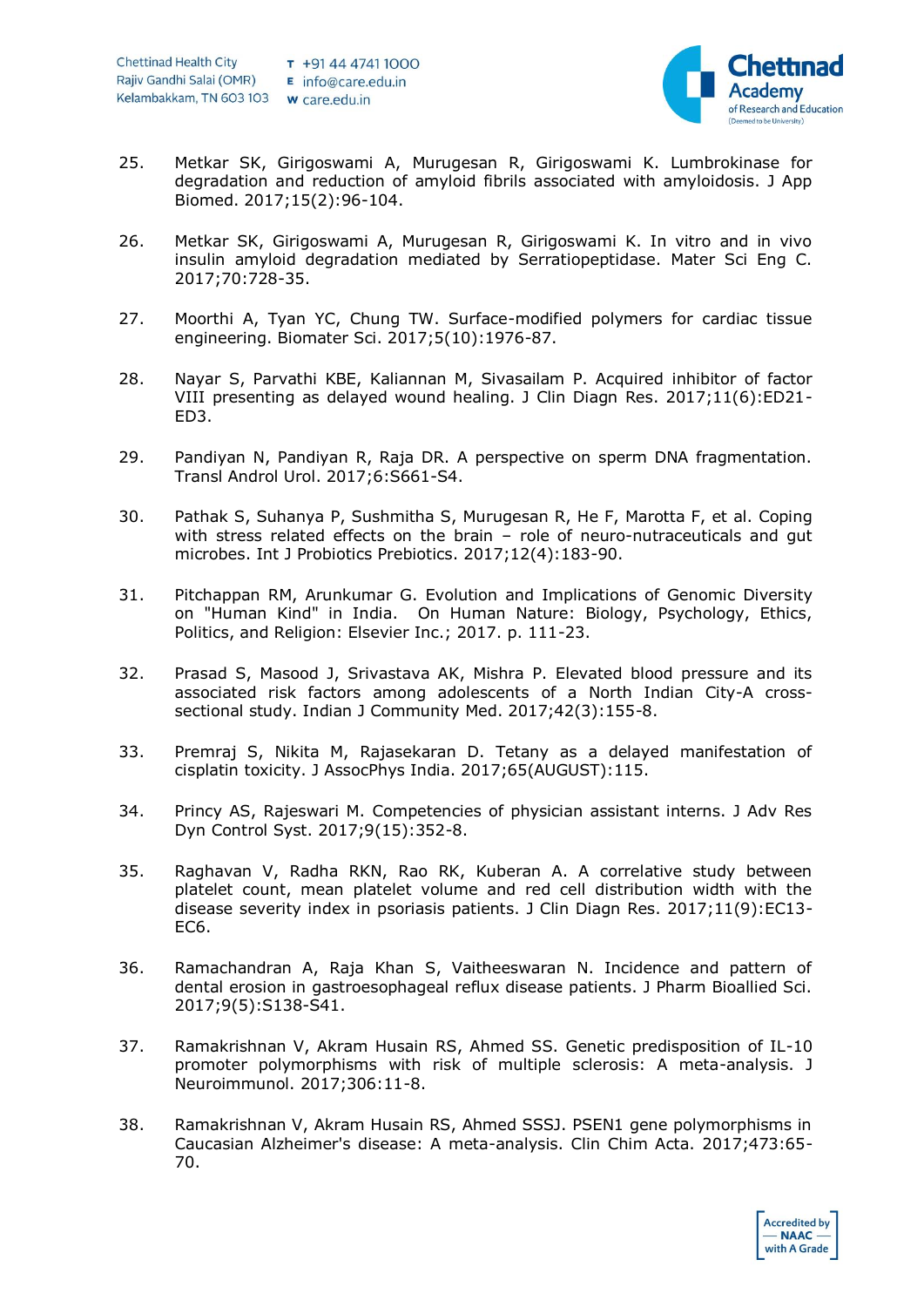

- 39. Ramalingam SM, Srinivasan D, ArunKumar S, ChiriyanKandath JL, Kaliamoorthy S. Morquio's Syndrome: A Case Report of Two Siblings. Case Rep Dent. 2017;2017.
- 40. Ramasamy P, Subhapradha N, Thinesh T, Selvin J, Selvan KM, Shanmugam V, et al. Characterization of bioactive chitosan and sulfated chitosan from Doryteuthis singhalensis (Ortmann, 1891). Int J Biol Macromol. 2017;99:682-91.
- 41. Remya KJ, Mathangi K, Mathangi DC, Sriteja Y, Srihari R, Govindaraju S, et al. Predictive value of craniofacial and anthropometric measures in obstructive sleep apnea (OSA). Cranio J Craniomandibular Prac. 2017;35(3):162-7.
- 42. Sabari Sridhar OT, Murthy P, Kishore Kumar KV. Integrated brief tobacco and alcohol cessation intervention in a primary health-care setting in Karnataka. Indian J Public Health. 2017;61:S29-S34.
- 43. Sadasiva K, Rayar S, Manu U, Senthilkumar K, Daya S, Anushaa N. Recovery of mercury from dental amalgam scrap-Indian perspective. J Pharm Bioallied Sci. 2017;9(5):S79-S81.
- 44. Sai Nievethitha S, Subhapradha N, Saravanan D, Selvamurugan N, Tsai WB, Srinivasan N, et al. Nanoceramics on osteoblast proliferation and differentiation in bone tissue engineering. Int J Biol Macromol. 2017;98:67-74.
- 45. Saritha MK, Paul U, Keswani K, Jhamb A, Mhatre SH, Sahoo PK. Comparative evaluation of fracture resistance of different post systems. J Intl Soc Prev Community Dent. 2017;7(6):356-9.
- 46. Shankar P, Gunasingh S. Role of magnetic resonance imaging in the diagnosis and management of pelvic floor dysfunction. J SAFOG. 2017;9(3):250-4.
- 47. Shanmugam R, Thamaraichelvan A, Ganesan TK, Viswanathan B. Computational evaluation of sub-nanometer cluster activity of singly exposed copper atom with various coordinative environment in catalytic CO 2 transformation. Appl Surf Sci. 2017;396:444-54.
- 48. Sharmiladevi P, Haribabu V, Girigoswami K, Sulaiman Farook A, Girigoswami A. Effect of Mesoporous Nano Water Reservoir on MR Relaxivity. Sci Rep. 2017;7(1).
- 49. Srinivasan D, Loganathan D, Kumar S, Louis C, Eagappan S, Natarajan D. An evaluation of occlusal relationship and primate space in deciduous dentition in Kancheepuram District, Tamil Nadu, India. J Pharm Bioallied Sci. 2017;9(5):S45- S9.
- 50. Subbarayan D, Raghavan V. Cytology of collagenous spherulosis: A case series. J Clin Diagn Res. 2017;11(6):ER01-ER3.
- 51. Subhapradha N, Shanmugam A. Fabrication of β-chitosan nanoparticles and its anticancer potential against human hepatoma cells. Int J Biol Macromol. 2017;94:194-201.

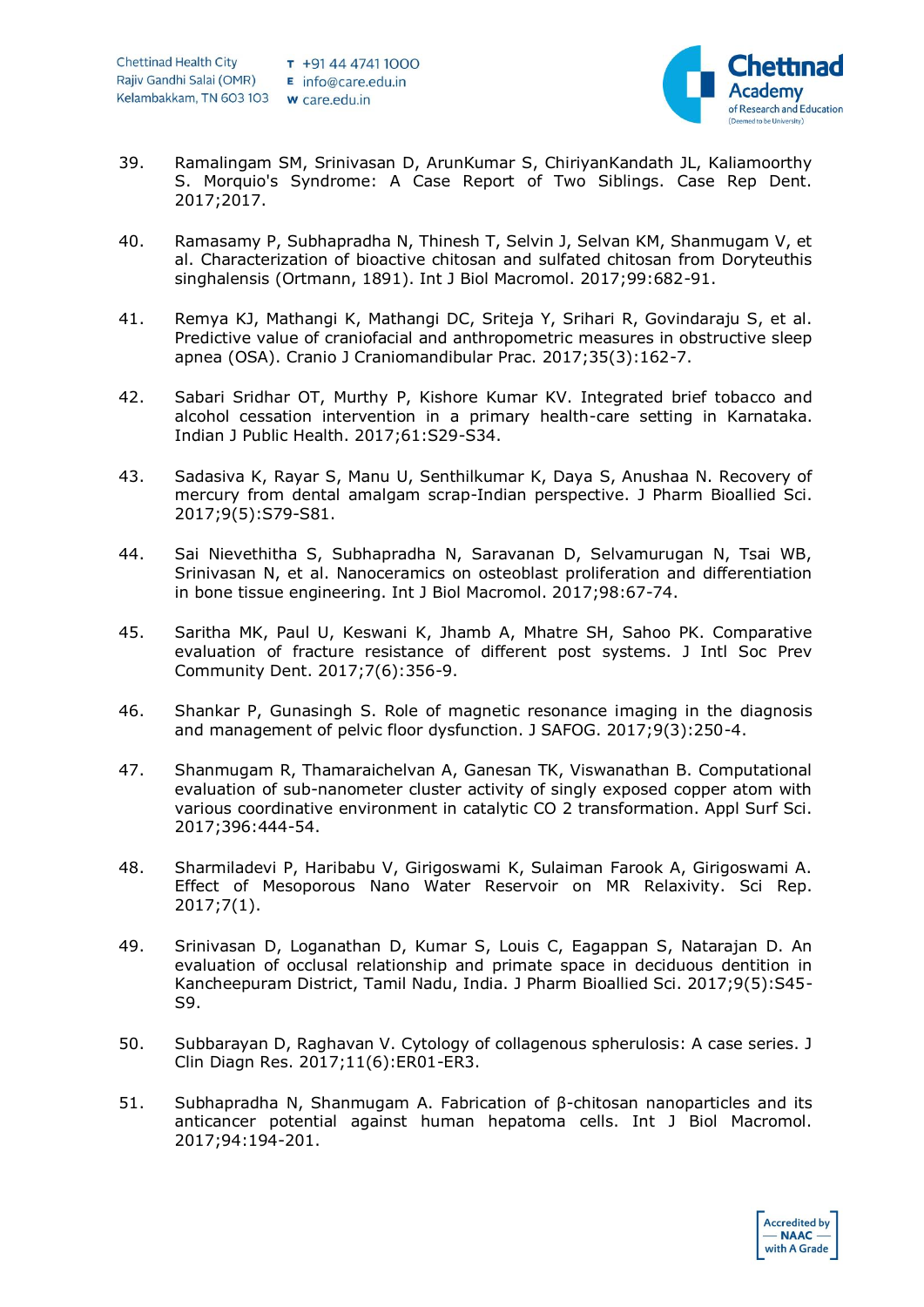

- 52. Sureshkumar K, Kailash S, Dalal PK, Reddy MM, Sinha PK. Psychosocial factors associated with relapse in patients with alcohol dependence. Indian J Psychol Med. 2017;39(3):312-5.
- 53. Taneja N, Chellaiyan VG, Daral S, Adhikary M, Das TK. Home based care as an approach to improve the efficiency of treatment for MDR tuberculosis: A quasiexperimental pilot study. J Clin Diagn Res. 2017;11(8):LC05-LC8.
- 54. Udayashankar D, Premraj SS, Mayilananthi K, Naragond V. Applicability of toronto clinical neuropathy scoring and its correlation with diabetic peripheral neuropathy: A prospective cross-sectional study. J Clin Diagn Res. 2017;11(12):OC10-OC3.
- 55. Vedakumari WS, Ayaz N, Karthick AS, Senthil R, Sastry TP. Quercetin impregnated chitosan–fibrin composite scaffolds as potential wound dressing materials — Fabrication, characterization and in vivo analysis. Eur J Pharm Sci. 2017;97:106-12.
- 56. Vedhanayagam M, Nidhin M, Duraipandy N, Naresh ND, Jaganathan G, Ranganathan M, et al. Role of nanoparticle size in self-assemble processes of collagen for tissue engineering application. Int J Biol Macromol. 2017;99:655-64.
- 57. Weslen Vedakumari S, Gowtham Kumar S, Senthil R. The role of nanonutraceuticals in treatment of cancer. Cancer versus Nutraceuticals: Nova Science Publishers, Inc.; 2017. p. 159-83.
- 58. Murugavel J, Chellaiyan V, Krishnamoorthy D. Attitude toward learning of community medicine: A cross-sectional study among medical school students. Journal of Family Medicine and Primary Care. 2017;6:83.
- 59. Ramesh V, Kodeeswaran M, Deiveegan K, Sundar V, Sriram K. Vertex epidural hematoma: An analysis of a large series. Asian Journal of Neurosurgery. 2017;12(2):167-71.
- 60. Ramesh VG, Narasimhan V, Balasubramanian C. Cerebrospinal fluid dynamics study in communicating hydrocephalus. Asian J Neurosurg. 2017;12(2):153-8.
- 61. Savarimuthu R. Mental health of refugees. Indian Journal of Continuing Nursing Education. 2017;18(1):16-21.
- 62. M.Kavitha, Z. Mohamed Ukkasha, Yoga Lakshmi,I.Kawsalya. A Retrospective study to assess the prevalence of Peripheral Neuropathy Among Patients with type II Diabetes Mellitus In a Selected Hospital at Kelambakkam, Tamilnadu.Global Journal for Research Analysis. 2017;6(8)8160.
- 63. Nishanthi. B,Sandhiya Priya. P,Dhanalakshmi. I,Thenaruvi. R.A Study To Assess The Awareness OnOrgan Donation Among People Seeking Health Care In Out Patient Department In Selected Tertiary Care Hospital, Kelambakkam, Kancheepuram District, Tamilnadu, India.Global Journal for Research Analysis. 2017;6(8)8160.